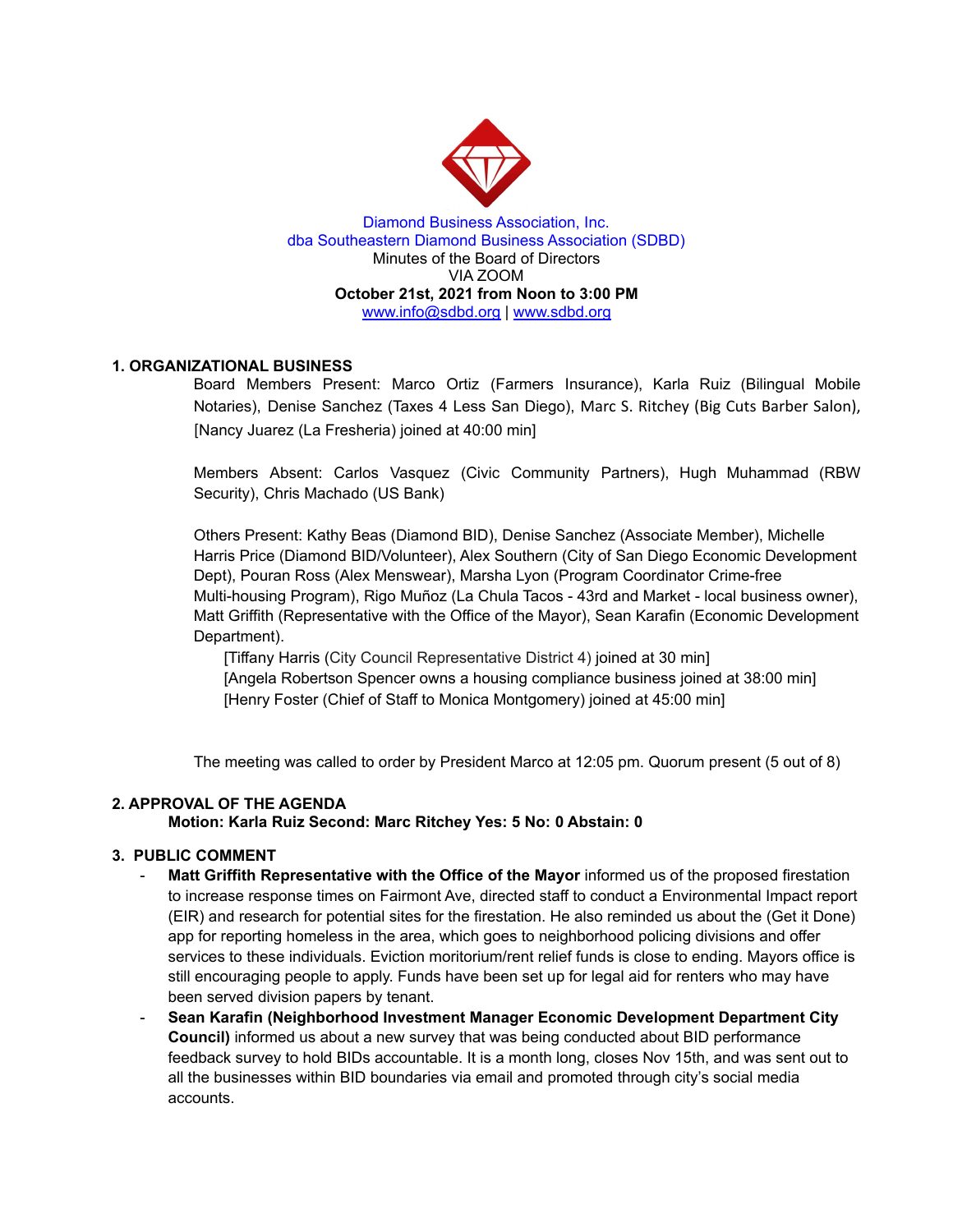- Rigo Muñoz (local business owner) commented and expressed gratitude to the Diamond BID and the help he received with applying for grants. Appreciative of Kathy's help.
- Denise Sanchez informed us Kathy will no longer be working for the Diamond BID and wanted to express appreciation for he help and work while a part of the organization.
- Marc Ritchey owner of Big Cuts salon and board member seconded the appreciation for Kathy's work and requested that there be a review to keep her working for the BID and resolve any unresolved issues between members and employees. States that there may have been decisions that were made that did not involve all board members and they didnt have approval. Marc states he is unhappy with Kathy leaving and would like to know what was done to reach that conclusion. Marco answers that this is Kathy's decision to stay or leave, and that there will be a closed session after to discuss this topic.
- Pouran Ross (Alex Menswear owner) added her appreciation and thanks for Kathy's help.
- Tiffany Harris (City Council Representative District 4) added her appreciation and thanks for Kathy's work and help.
- Henry Foster (chief of staff to monica Montgomery) asks if there is a conflict in regards to the last action/consent item and the closed personnel session, to which president Marco responds and clarifies that there is in fact no conflict here, it is just a personnell discussion that does not affect what position is advertised for the new job.
- Marc Ritchey asks for clarification why there is a private personnel meeting and not in the general meeting which is for board consent items.
- Marco Ortiz (president) asks Kathy to clarify if she would like on why she is resigning, she responds and notes the reason is her communication issues with Marco.
- Karla Ruiz (Vice-president) adds comment and clarifies that she offered to be a mediator and sit down with all parties in order to resolve any issues. Kathy refused that meeting, therefore they accepted her resignation.
- Kathy Beas replies that she did indeed want to meet and talk, however, the environment and communication from board members did not allow her to feel comfortable with that option anymore.
- Marco apologizes and asks Kathy to reconsider her decision to leave and that they would accept her decision.
- Michelle Price (BID volunteer) provides her insight on the situation and expresses her unhappiness with Kathy leaving.
- Marc Ritchey wants to know why he was left out of the decision

# **4. PRESENTATION -** None

# **5. CONSENT ITEMS**

- Approve Minutes of the Board of Directors of September 4th, 2021
- Approve September financials
- Approve New Associate Member:
	- Claudette Coleman, Imani House
- Training Dates options
	- Nov 4th or Nov 6th, in person / 3 hours
- Authorize Karla to take over banner installation for Good Food District, US Bank, holidays
- Authorize the President to post the job positions for a Part Time and Full Time Administrative Assistant, Technical Assistance Manager or Executive Director. **Motion: Marc Ritchey Second: Karla Ruiz Yes:5 No: 0 Abstain: 0**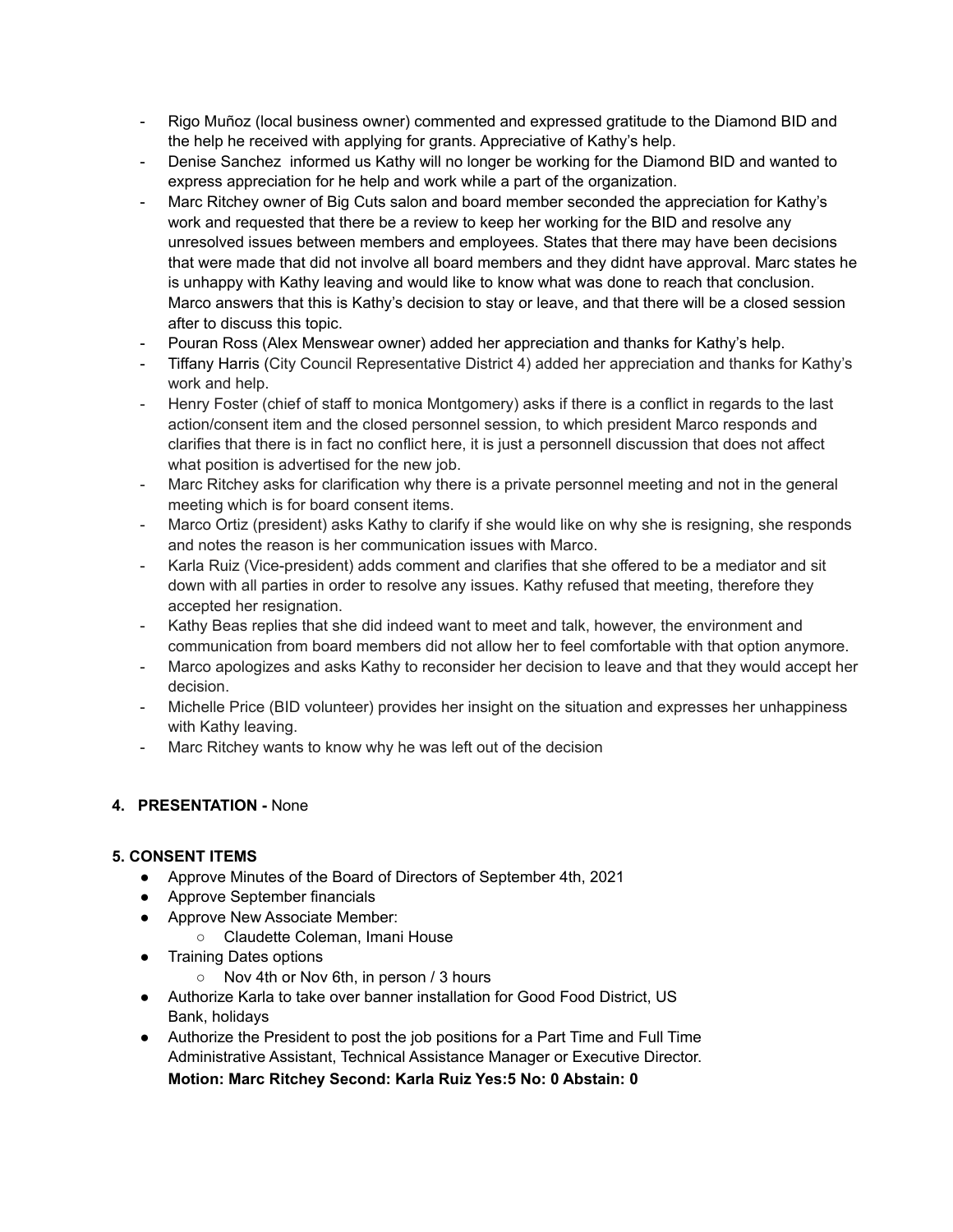# **6. ACTION ITEMS**

- Authorize the Executive Committee to review the applications, interview and choose the candidates to fill the staff positions.
	- **○ Motion: Karla Ruiz Second: Marc Ritchey Yes: All No: 0 Abstain:**

**0**

# **7. PRESIDENT'S REPORT**

President Marco reported that it is time to begin the Annual Meeting. Discussed proposal to find someone to help transition the organization and find someone to take over the administrative assistant job.

#### **8. STAFF REPORT**

Staff and Diamond BID volunteers provided updates regarding LISC grants, gathering board members conflict of interest and non-disclosure agreements.

# **9. BOARD MEMBER REPORTS**

● Karla Ruiz, Vice President shared that the organization's website needs to be updated, and walked through the website with the attendees about changes it needed and the changes yet to be made.

#### **10. FINANCIAL REPORT**

Finaincials were provided to board members prior to meeting. Kathy Beats reported that there is no update on bank balance at this time. Treasurer Denise did not have access to the bank account. President Marco said there were some minor purchases, not much change from last month.

#### **11. ECONOMIC DEVELOPMENT ACTIVITIES REPORT**

Michelle Price stated that the September Economic Development Meeting was canceled because the presenter had a calendar conflict. She spoke to Rosalind Johnson to help with getting economic development committee up and running to support the communy's specific needs.

**12. CLOSED SESSION** 1:20 min. The Board Members convened for a closed session to discuss personnel matters.

#### **13. ADJOURNMENT OF MEETING 2:57pm Motion: Karla Ruiz Second: Marco Ortiz Yes: All No: 0 Abstain: 0**

#### **NEXT REGULAR MEETING DATE** NOV 18th 2021